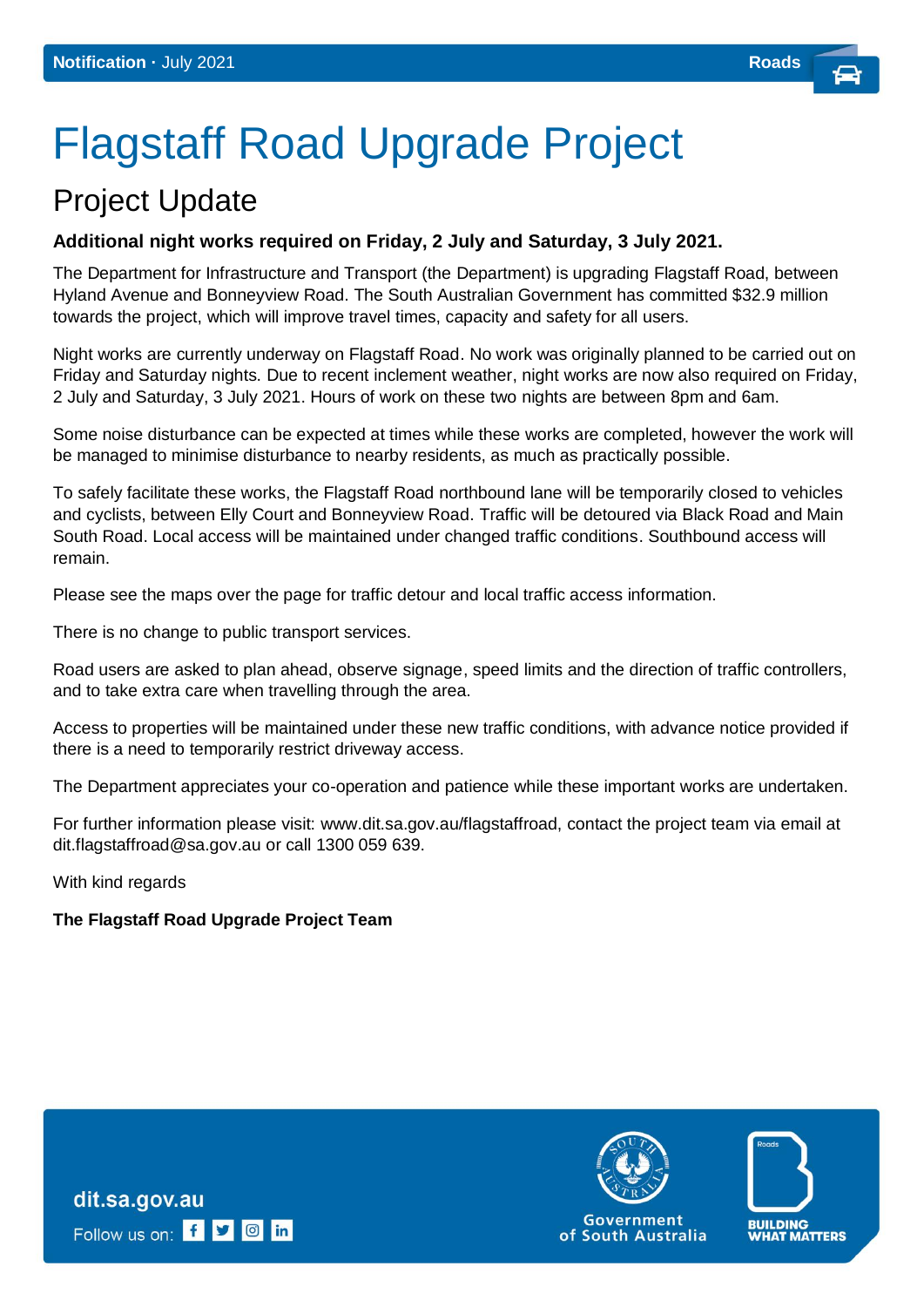# **Vehicle detours during night works on Friday, 2 July and Saturday, 3 July 2021 between 8pm and 6am**